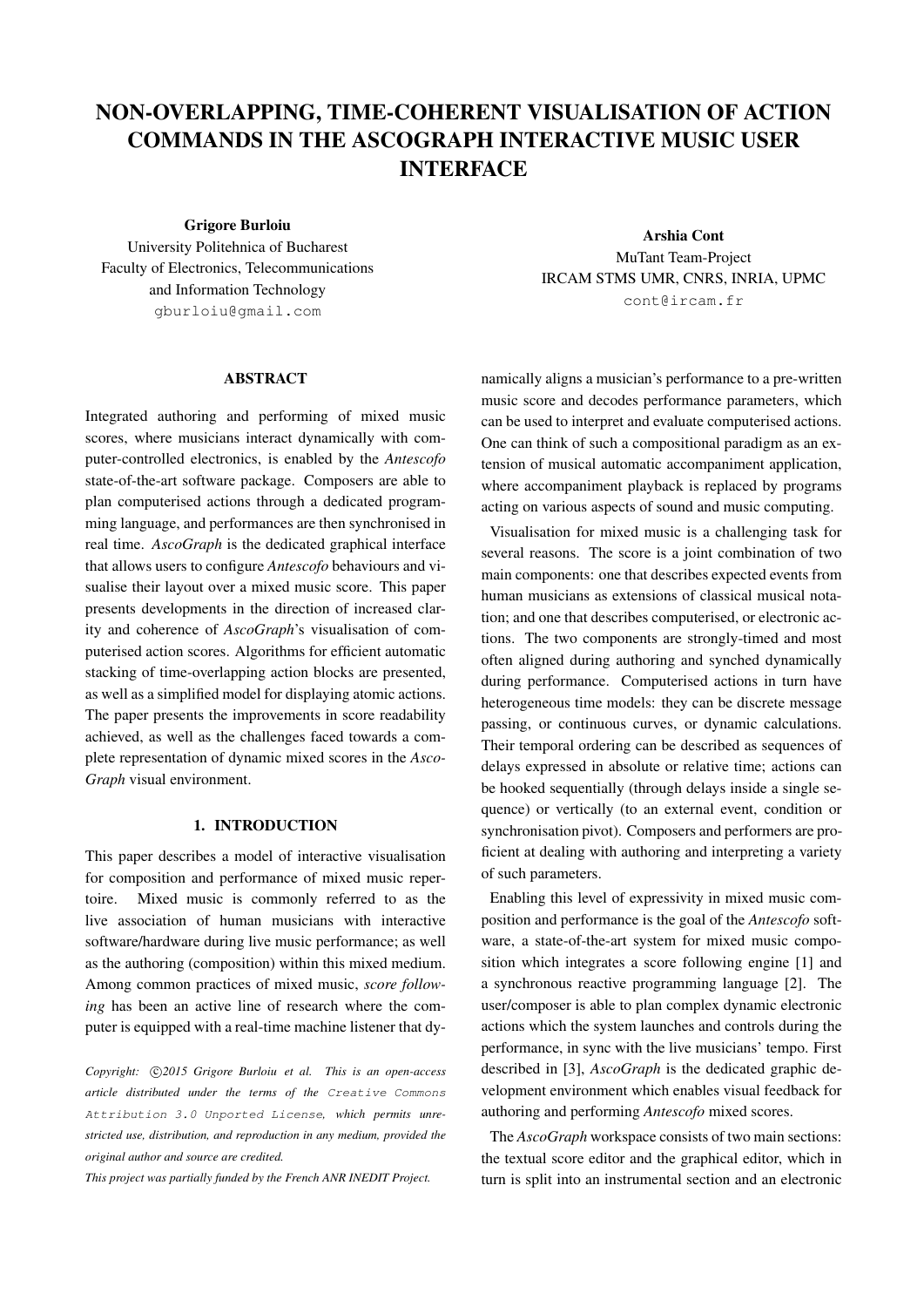<span id="page-1-0"></span>

Figure 1. The "classic" action block display in *AscoGraph*. The musical timespans of Groups ONE, TWO and THREE are not represented clearly because of the overlapping of group blocks.

actions section. The instrumental view and electronic view are coupled in musical time along a common horizontal timeline. During a performance, *Antescofo*'s score follower determines the position of *AscoGraph*'s graphical cursor along the timeline.

This paper presents updates to *AscoGraph*'s electronic action view, developed with two directions in mind: (1) a clearer and more time-coherent visualization of *Antescofo* scores, and (2) a step towards a complete, self-contained visual notation format for mixed music scores. Section 2 presents the problem of overlapping action blocks, recast as a subset of the two-dimensional strip packing problem. The following section shows the three proposed algorithms for re-arranging action blocks. Section 4 tackles the issue of coherence between block width and musical time. We conclude the paper with an evaluation of the present model and future perspectives.

#### 2. PROBLEM DEFINITION

We distinguish between physical time (measured in seconds) and musical time (measured in beats). The amount of physical time elapsed between actions depends on the tempo detected during performance, and on the active synchronisation strategies [\[2\]](#page-4-1). Meanwhile, *Antescofo* scores are specified in musical time. Since *AscoGraph* was primarily designed as a score visualisation tool, it employs a musical timeline. When a physical time unit is specified in a score (e.g. "after 2 seconds"), in order to display it *Asco-Graph* must first translate it to an ideal musical time (e.g. "after 4 beats at 120bpm").

Fig. [1](#page-1-0) shows an example of the original *AscoGraph* action block arrangement style. Here, each of the four notes (drawn in red in the instrumental view's piano roll) has one corresponding action group block. Durations can – and often do – differ between the length of a note and that of its associated electronic actions. While actions within a single group (e.g. Group FOUR) are stacked consecutively downwards, when two different action groups are partially concurrent, the second group is drawn over of the first. Consequently, the first group's duration is no longer clearly shown; things become even more confusing when overlapping automation curves (e.g. the one in Group ONE) are involved.

In order to rectify this loss of coherence and clarity, the need arises to stack action groups in downward non-overlapping order, similarly to how elements *within* groups are arranged. As the challenge becomes one of efficient management of 2D space, it is useful to describe it as a twodimensional *strip packing* problem. A subset of *bin packing*, strip packing is used in areas ranging from optimizing cloth fabric usage to multiprocessor scheduling [\[4\]](#page-4-3). Algorithms seek to arrange a set of rectangles within a 2D space of fixed width and bottom base, and of infinite height. In our present case, the width of the strip corresponds to the total duration of the piece, and the rectangles to be placed are the action group blocks.

A particular constraint separates our problem from the rest of the bin packing literature. Unlike in existing bin packing problems, all *AscoGraph* action blocks must retain their *X* coordinate along the time axis. Since we are not allowed to "nudge" blocks horizontally, relying on existing packing algorithms becomes impractical.

# 3. PACKING ALGORITHMS

We introduce three new algorithms for stacked action group display in *AscoGraph*'s graphical editor. The user can switch between one of them and the original display style through the application's *View* menu. The appropriate option will depend on score complexity and the user's personal taste.

Please note: following bin packing convention, we shall consider the rectangles as being placed *on top of* the strip base. Naturally, in the *AscoGraph* environment the situation is mirrored and we build *downwards* starting from the upper border.

#### 3.1 First Fit (FF)

The first option is the trivial solution of placing the blocks in the first space they will fit, starting from the base. The benefits of this option are speed and predictability: blocks are placed in the order in which they appear in the source code text, which is also their scheduled temporal order.

The downside can be intuited from Fig. [2a](#page-2-0) and b. We propose a worst-case scenario: a set of blocks with increasing heights and, for simplicity, all equal widths. While FF would stack them on top of each other (Fig. [2a](#page-2-0)), the optimal method would stack them two by two (Fig. [2b](#page-2-0)), so that the maximum height is given just by the final two elements.

# 3.2 First Fit Decreasing (FFD)

Note that in the previous case, the optimal configuration can be reached by simply reordering the blocks by height.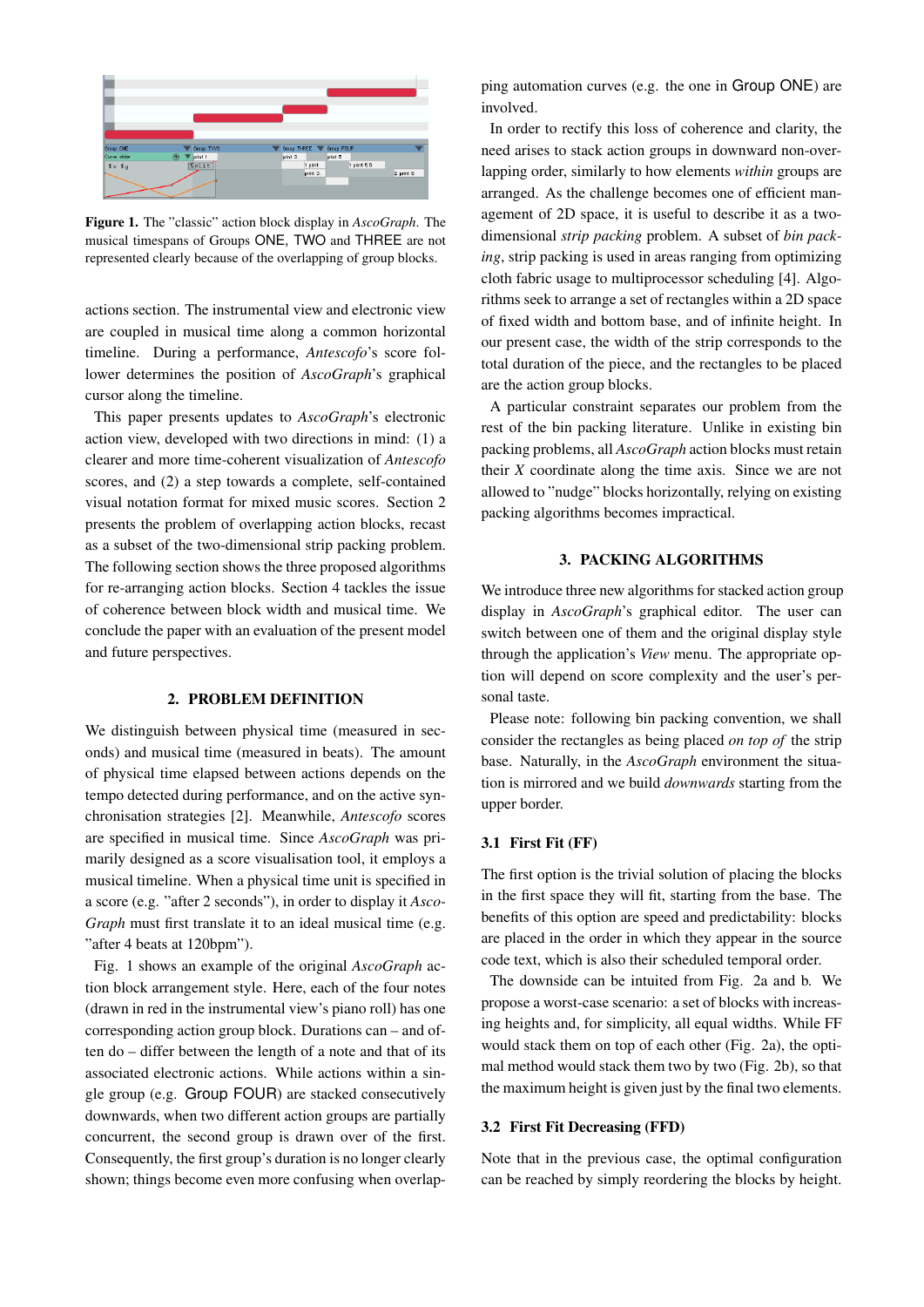<span id="page-2-0"></span>

Figure 2. Horizontally constrained strip packing. Boxes are numbered in temporal (horizontal) order. This layout is arranged by FF in (a) and optimised by FFD in (b).

<span id="page-2-2"></span>

Figure 3. Horizontally constrained strip packing. Boxes are numbered in temporal (horizontal) order. This layout is arranged by FFD in (a) and optimised by FFDT in (b).

This insight lies at the root of the classic FFDH strip packing algorithm [\[5\]](#page-4-4). In our case, the FFD algorithm orders the blocks by non-increasing height, after which the First Fit process is applied.<sup>[1](#page-2-1)</sup> Fig. [3a](#page-2-2) shows an FFD arrangement, along with the optimal solution at Fig. [3b](#page-2-2).

## 3.3 First Fit Decreasing Towers (FFDT)

Again, the optimal configuration in the previous example points towards the next algorithm. We propose a greedy heuristic that builds upon FFD while tackling *AscoGraph*specific situations like one action block sharing time with several blocks on both sides of it. The basic goal is to minimise gaps, such as the one between blocks 2 and 3 in Fig. [3a](#page-2-2).

The FFDT algorithm first orders all blocks as in FFD. Then, action group *towers* are defined at the time-axis intersections between two or more group blocks. Their height is equal to the sum of the heights of their component blocks. For instance, in Fig. [3a](#page-2-2) and d the rectangle 2 is part of four towers:  $\mathsf{T}_a\{r_1, r_2\}$  $\mathsf{T}_a\{r_1, r_2\}$  $\mathsf{T}_a\{r_1, r_2\}$ ,  $\mathsf{T}_b\{r_2\}^2$ ,  $\mathsf{T}_c\{r_2, r_3\}$  and  $\mathsf{T}_d\{r_2, r_3, r_4\}$ .

The entire width being now split along these virtual vertical strips (towers), we are able to refine the ordering of the blocks. The first criterion is the decreasing *maximum height* among the *towers* each block is a member of. If this maximum tower height is equal for two blocks, then the second criterion is decreasing *number of towers* each

<span id="page-2-4"></span>

(a) FF - action blocks are placed as close to the baseline as possible, in the order in which they appear in the code.



(b) FFD - blocks are ordered by height before being placed.







block is a member of. If this number is equal as well, we leave the FFD ordering (non-increasing block height) untouched.

By definition, the maximum tower height is a definite lower bound of any *AscoGraph* strip packing configuration. Therefore, in the FFDT heuristic the tallest tower will always be placed first, in an attempt not to overshoot this lower bound. Among its component blocks, the ones that are shared with many other towers are dropped closer to the base - the intention again being to maintain tower integrity as much as possible. Lastly, as with FFD, tall blocks are prioritised so as to fill gaps efficiently.

An *AscoGraph* use-case comparison of the three algorithms can be seen in Fig. [4.](#page-2-4) In it, we illustrate the orderliness of FF and the compactness of FFDT, with FFD a potentially useful compromise between the two.

<span id="page-2-1"></span><sup>&</sup>lt;sup>1</sup> The difference to the classic FFDH algorithm is the absence of horizontal levels. New blocks are stacked at the minimum possible altitude rather than a common level.

<span id="page-2-3"></span><sup>2</sup> A minimal tower only contains one action block.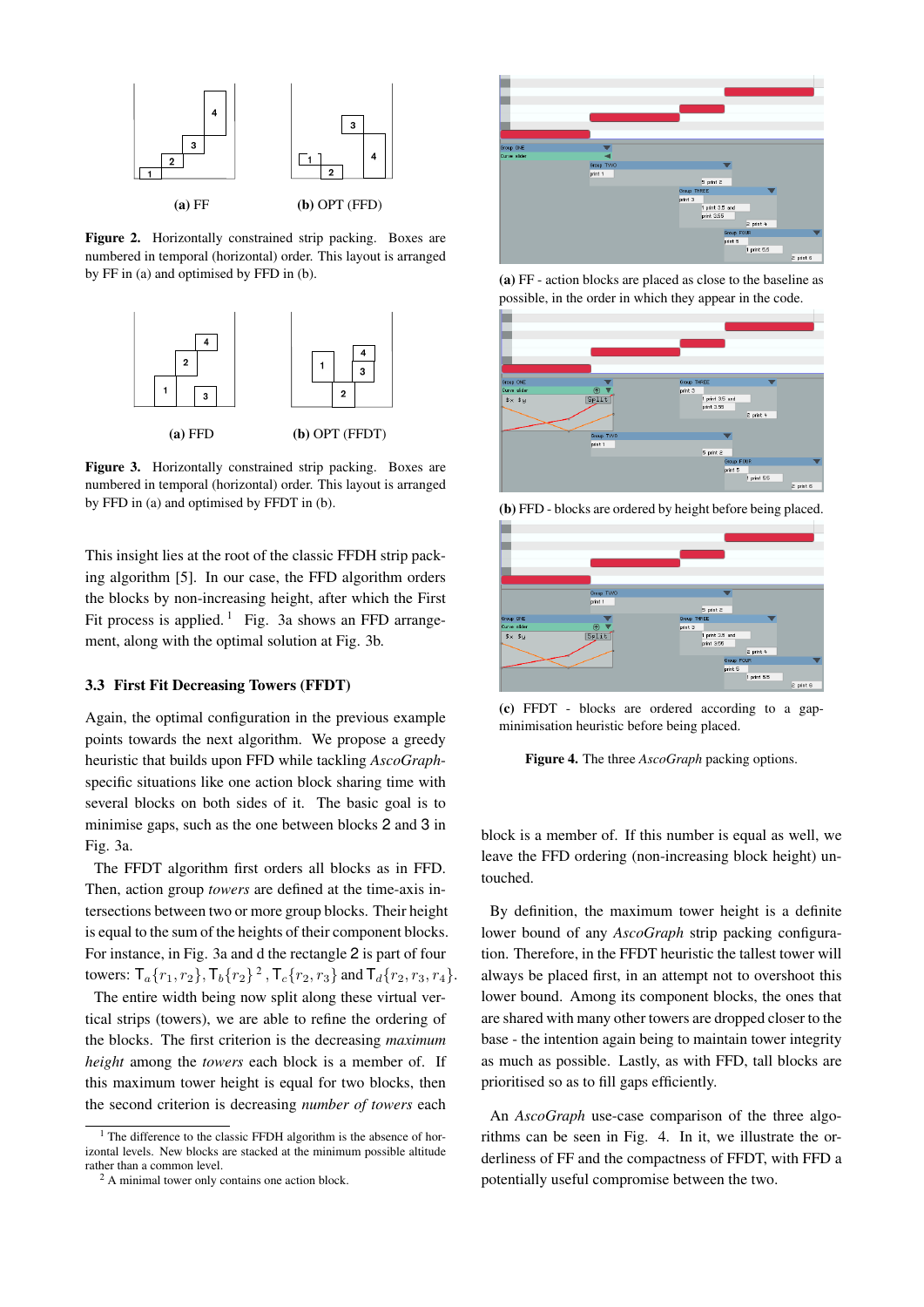## 4. TIME COHERENCE OF ATOMIC ACTIONS

A basic element in *Antescofo*'s reactive language is the atomic action. Atomic actions can be part of larger dynamic constructs, but often they are simple messages to be triggered at a specific point in time. Since they are instantaneous, their visual representation taking up horizontal space on the action timeline is discordant. Moreover, as figures [1](#page-1-0) and [4](#page-2-4) show, they often clutter the workspace unnecessarily.

Our solution to more accurately represent action messages is to group all instances from a specific hierarchical level and display them on a single line as small circles, or conceptual *points*. When the mouse hovers over such a point, a list of the messages it contains is shown. Fig. [5](#page-3-0) shows the expanded list for Group THREE; the messages are set at 3 different points in time, which is why 3 points are present in the message line.

Our new model is fully time coherent and considerably clearer than before. The user experience improvement over the classic model becomes most obvious when dealing with complex scores with many messages - see Fig. [6.](#page-3-1) With the timeline fully zoomed out, the old model offers a less accurate overview of the activity in the electronic score. Action durations are impossible to estimate; the most egregious problem being at the final note of the score, where, with nothing to stop them, musically instantaneous message actions take up an inordinate amount of space in the timeline. Meanwhile, the new model neatly groups messages together and offers a clear view of action block distribution in time and individual durations.

### 5. CONCLUSIONS AND FUTURE WORK

We have shown an improved layout mechanism for electronic action groups over a musical timeline in *AscoGraph*. By stacking action group blocks we ensure information integrity and coherence, while expanding the vertical real estate used. The most basic stacking method, First Fit, is also the most easily readable option for scores of moderate depth. We also proposed two increasingly efficient stacking algorithms, FFD and FFDT, for scores containing larger concentrations of actions per time unit. While superior algorithms are technically conceivable (possibly a metaheuristic scheme built on top of FFDT), the present

<span id="page-3-0"></span>

Figure 5. Time-coherent message circles display

<span id="page-3-1"></span>

(a) old model: blocks overlap, messages occupy horizontal space



(b) new model: blocks are stacked, messages are grouped in time-coherent points

Figure 6. Comparison of old and new *AscoGraph* models over a complex score.

options were deemed appropriate for the practical use and the processing overhead of the *AscoGraph* software.

Finally, we have introduced a method of displaying related messages on a single line which preserves group hierarchy. The main advantages are time coherence and vertical compactness. Still, this model can be seen as a compromise in our quest for a completely specified, self-contained visual notation format which we proposed in the introduction. Dynamic constructs from the *Antescofo* language are in a similar situation. For instance, a Curve whose duration is a dynamic variable: in this case, *AscoGraph* cannot know its exact plot over time before execution.

Therefore, one direction of future research is a *performance simulation mode*, decoupled from the compositional